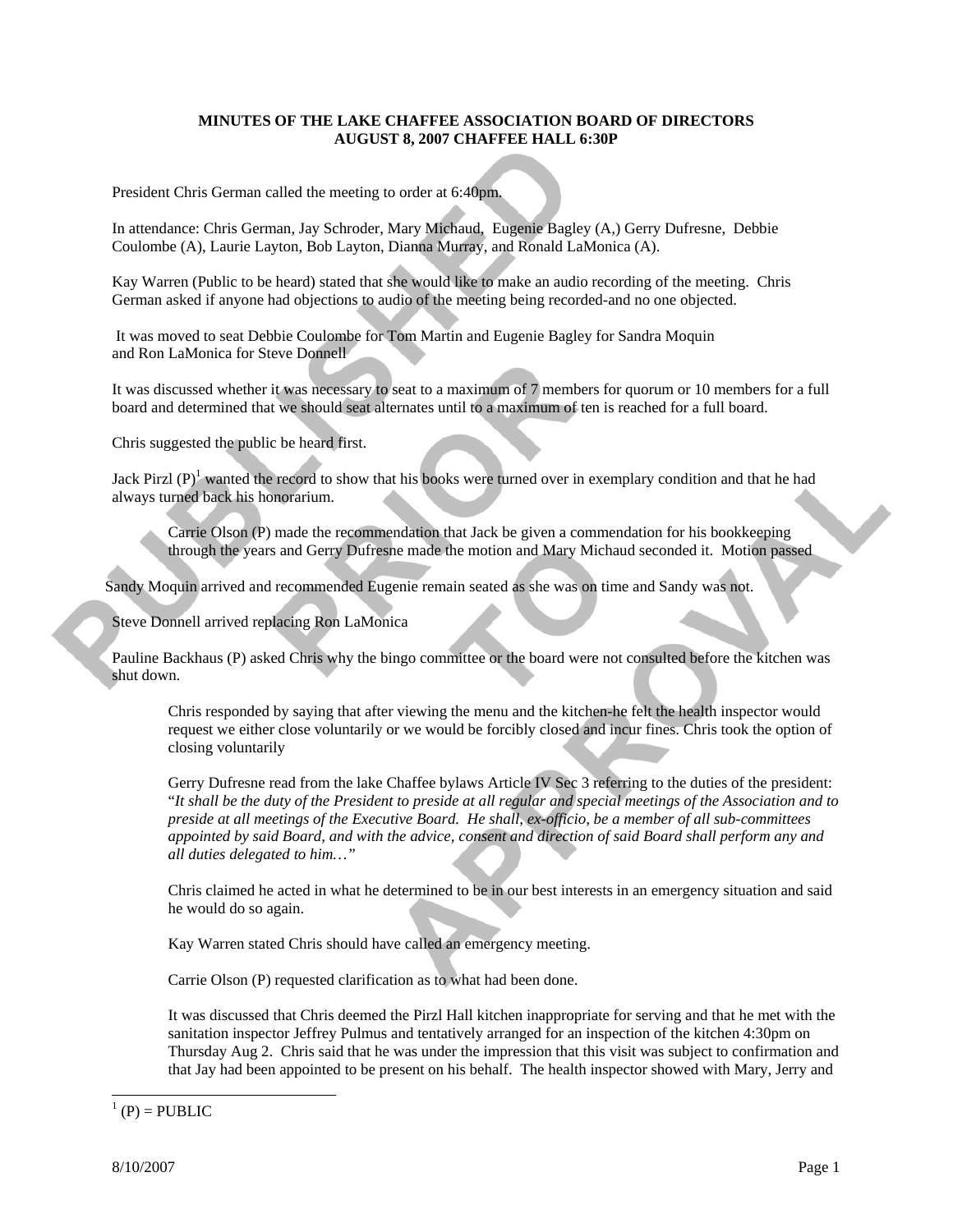Kay present but both Chris and Jay were absent.

The first week the bingo committee was shut down Chris opted to purchase sandwiches at Smittys and submitted a receipt to Mary, the treasurer for \$79.68 for which he was reimbursed by Mary.

Carrie Olsen (P) suggested that in the future those types of action should be checked with the board

Steve Donnell reminded Chris that the role of president must be based on the laws of the association

Gerry Dufresne reminded Chris that he had not been advised of the get acquainted meeting of the board members July 24-Chris apologized

Ron LaMonica stated the board of directors had been lax for the last 10 years.

Kay Warren (P) reminded the board that the fund raiser planned for Sat 8/26 would have to be approved by board as we have insurance that allows us to use the hall 60 times a year

## **SECRETARYS MINUTES**

The minutes from the previous LCIA board meeting of July 11,2007 were discussed and it was mentioned by Bob Layton that the letter from the law firm of Goodwin and Paul as a result of the meeting between Attorney Jo Anne Paul and Laura Koropatkin & Kay Warren should be included in the minutes as it was read to the board during the July  $11<sup>th</sup>$  Board Meeting. Gerry Dufresne made the motion and Debbie Coulombe  $2<sup>nd</sup>$  and the motion was passed to amend the minutes to include the letter.

## **TREASURER'S REPORT**

Mary Michaud presented a proposed budget for August 1, 2007 thru July 31, 2008.

Mary pointed out that honorariums had been removed from the proposed budget.

Back taxes were discussed: they are continuing to be pursued. Two more had paid

Jack discussed the fact that over \$38,000 had been forgiven over the years-anything over 15 years. A motion was made by Mary and seconded by Debbie to continue working to collect these taxes-motion passed. Kay Warren indicated that anyone owing \$131.25 or more were sent letters

It was discussed if it was legal to publish names of people who had not paid

The discussion focused on whether we are a municipality or private corporation.

Chris said it was a 20-year-old opinion and that according to the General attorney for the Secretary of State (not identified by name) we are not a municipality and the state police do not recognize us as such.

Bob Layton quoted Attorney William Breetz (President, CULI) as stating we are a political subdivision of the state of Connecticut

Gerry Dufresne stated that in 1990 the Ashford town constable position had been eliminated and that he attended classes and graduated to be a constable under sec 6-special act 86 in 1991

Chris said we are to contact Bill Shemansky at state police barracks with any issues.

Laurie Layton stated she contacted state police and was told by dispatcher who had Bill standing in front of her that Old Town Rd and Lakeview would be viewed favorably by state police-but disputes of trespassing on the lake, minor problems on the beach, and minor problems on association roads should be directed to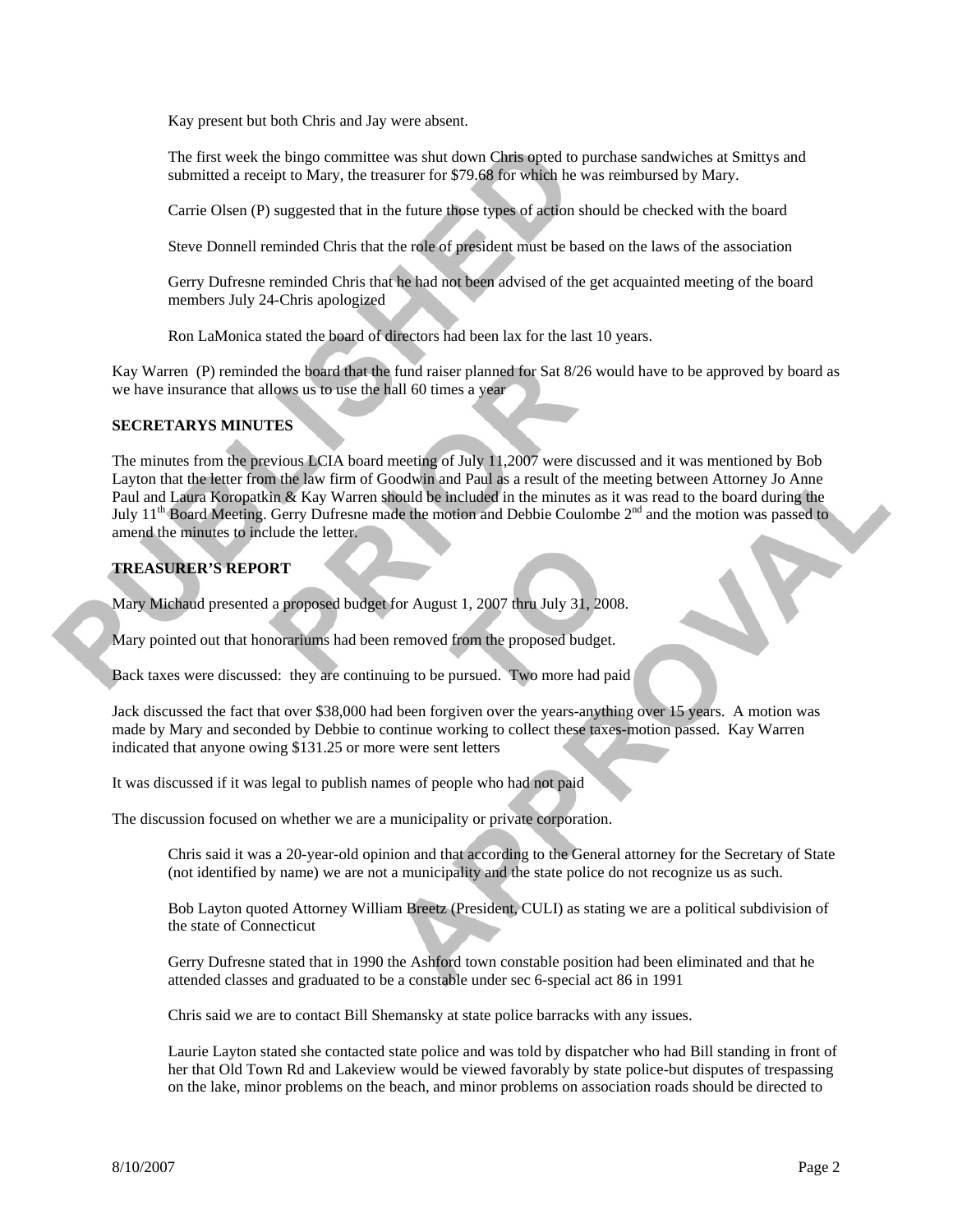our Lake association policing--then if they cannot be resolved they should be brought to the state police by the lake association constable.

## **BACK TO TREASURERS BUDGET**

Bob Layton suggested the proposed expenses for the Web be left at the past year's \$36 and that website income of \$50 be removed.

Debbie Coulombe again raised honorarium issue being taken out of proposed budget without a vote.

Laurie Layton made the motion to eliminate the honorariums as the by- laws [Article IV, Section 7] specifically state that officers should not be paid. Bob Layton seconded and the motion passed with a 4 to 3 vote and three abstentions.

Discussion was made about roads vs. beaches in budget. Jerry made the motion that the beach budget be decreased to \$1500-Debbie seconded. Motion passed

Kay Warren observed that at the June 24 membership meeting it was agreed that all back taxes collected would go to grading and aggregate on the roads

A motion was made by Gerry Dufresne to accept the proposed budget and Bob Layton seconded. Motion passed

## **ACTUAL BUDGET**

Debbie Coulombe asked that the record show that the budget reflected a \$10,843.67 surplus and that it was turned over in good condition and good standing.

Debbie also asked that it reflect that Chris German's sandwich reimbursement of \$79.68 was outside his authority and made without the acknowledgment or sanction of the board.

Bob Layton motioned we accept the actual budget and Dianna Murray seconded. Motion passed.

#### **REPORTS**

**HOLIDAY BAZAAR CHAIR** -**- KAY WARREN:** Scheduled for 11/10/07. Needs volunteers.

**BINGO CHAIR -- JACK PIRZL:** Last week 39 people, \$215, \$43 sealed tickets, \$40 gross on kitchen items needs more workers-

Chris suggested he call down the list to find out who has state license numbers and would be willing to volunteer.

Chris said he could not volunteer until the fall and it would be in the capacity of kitchen or clean up. Also that he is fundamentally oppose to gambling of any sort

It was observed that the hall is beginning to look very untidy-needs to be cleaned weekly and volunteers were needed for toilets, lawn mowing etc. Sandra and Eugenie volunteered.

Chris was asked if new committee chairmen would be appointed at this meeting. He suggested the next public meeting and was told that that is the budget meeting so he suggested September board meeting and was looking for people to come forward if interested.

**CONSTABLE -- GERRY DUFRESNE:** Quiet in neighborhood. He is continuing to patrol.

It was discussed that we should call 911 per state police per Chris.

Laurie Layton reminded Chris again of her conversation with state police the proceeding week.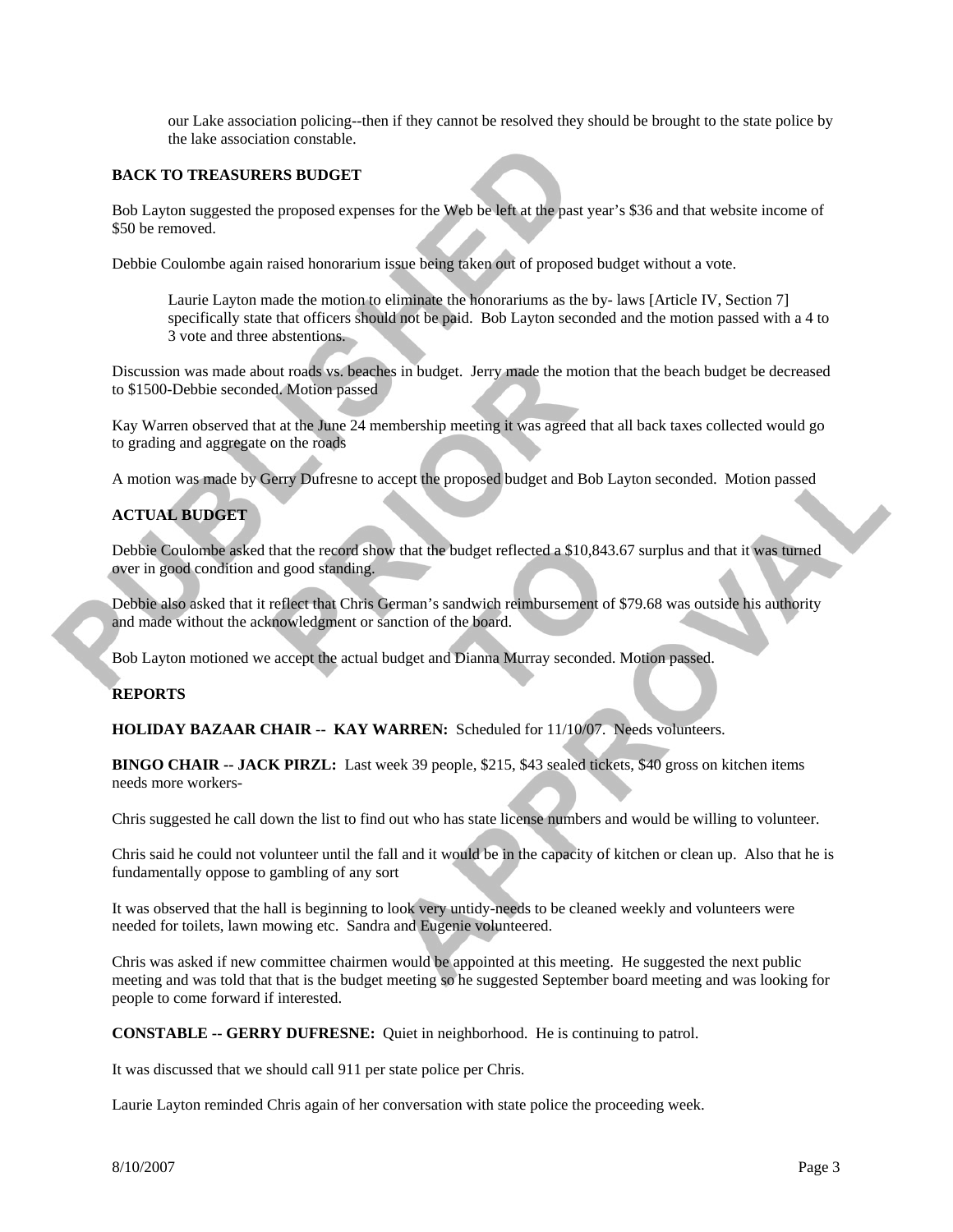It was decided to table conversation about constable and it was voted to affirm Jerry in the position of constable for the time being.

**ROAD CHAIRMAN -- JERY DUFRESNE:** It was discussed that a bush on the corner of Lakeview and Rt 89 was blocking view. It was recommended that Jerry speak to owner of bush to express concerns of safety

Laura Koropatkin (P) asked what was done on roads and cost. Jerry said that grading was done and it cost \$1100 he said quotes have gone out in past for plowing and people never get back to us. Bob Campbell is doing it now. Jay Schroder suggested that he would like to put in a bid and asked if that would be ok. There were no objections.

Jerry indicated the roads are graded two times a year.

Laura Koropatkin reminded us we need to go back to the motion at the June meeting stating that all back taxes would go to road fund.

Jay Schroder mentioned getting together a tree trimming committee. He has some volunteers lined up and a wood chipper. Would cost about \$150.

**ENVIRONMENTAL COMMITTEE --DIANNA MURRAY:** Has gone snorkeling to see the quality of the bottom.

She says the DEP recommends that lake bottoms be covered 20-40% by weeds for aeration and habitat. She estimates that we have 40-50% coverage.

DEP should be coming out within the week.

She recommended if we pull any weeds, remove them from the water.

She was concerned by the smell of sulfur in the cove by the boat launch.

She was also concerned by seeing white pvc pipes leading into the lake.

The latest water test by Columbia Environmental Lab was read-Coliform count at Main Beach and Mothers Beach was less than 20 per 100ml; Swing Island was 10 /100ml. State of Connecticut maximum allowable is 235/100 ml so we have excellent readings. Samples were taken 7/10/07 and Dianna indicated she had just turned in another set of samples this week

**NEWSLETTER -- KAY WARREN:** Newsletter-needs to go out this week. Anyone with anything needs to get to Kay by Monday 8/ 13/07.

### **CORRESPONDANCE**

None mentioned

**OLD BUSINESS** 

None mentioned.

#### **NEW BUSINESS**

Large turtles spotted-it was reported that one turtle seemed aggressive.

Discussion of kitchen health inspection and menu alteration. Mary reported that the health inspector indicated we need a QFO –qualified food operator- -\$145 class to take. Kay Warren plans on taking class then she can teach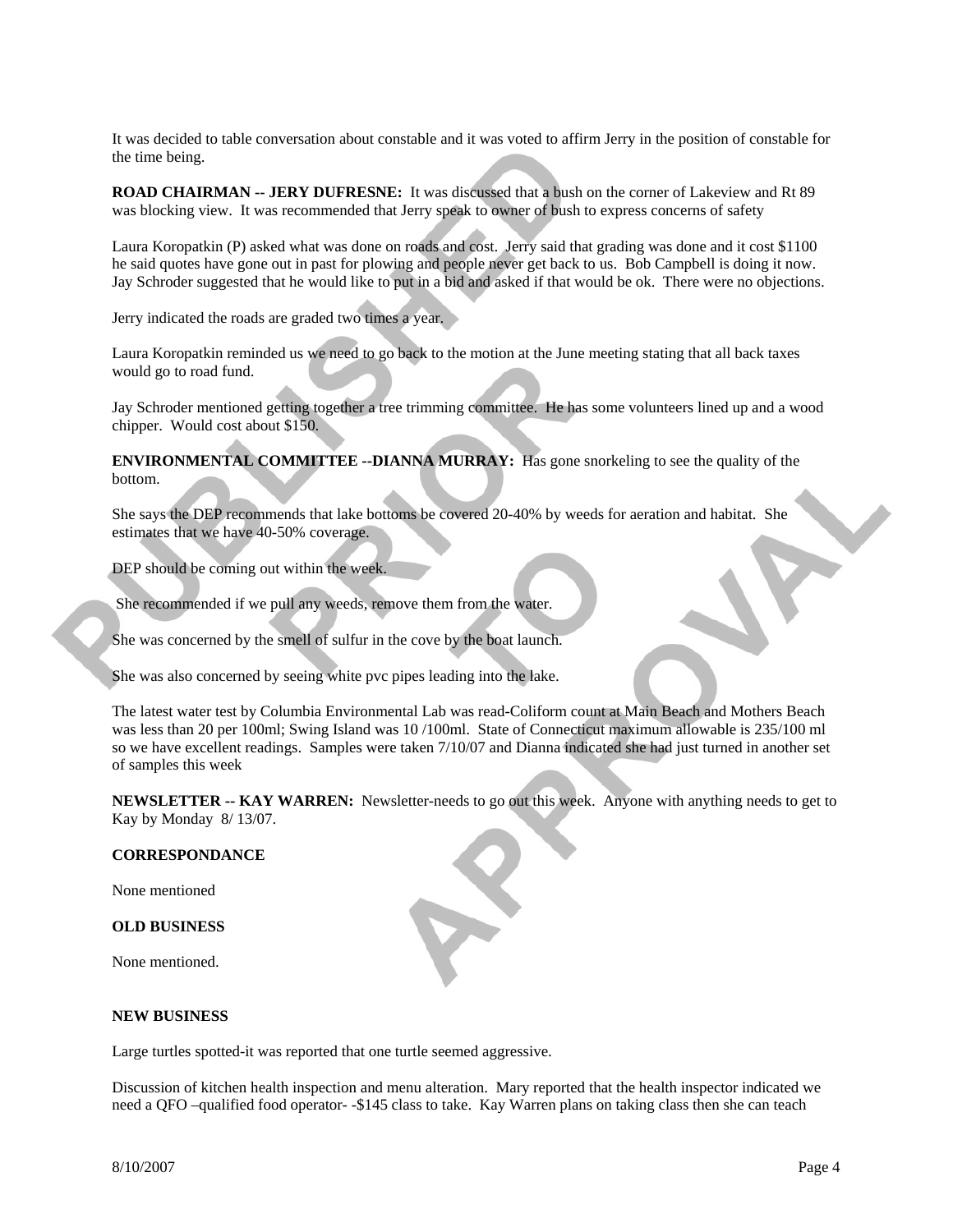designated alternates. It was also recommended we use present sink for hand washing and would need to install a 3 bay sink-the oven was okay but would need sanding and repainting of the rust areas-the refrigerator was ok-Kay Warren and Dianna Murray volunteered to get estimate for repairs. Refer to attached Minutes of Meeting with Jeff Polhemus, R.S. Sanitarian II provided by Mary.

Beach clean up and repair and permitting costs were discussed-Jay Schroder indicated \$90 permit for changing sand and this needs to be done in Fall. It has to be done at one time-silt fences will be used. This was for the main beach. He estimates three truckloads of sand are required and felt it could be done for approx \$1000. We were reminded that the proposed beach budget is \$1500 of which \$300-400 is allocated for the porta potty.

Jay Schroder and Chris German discussed possibility of fishing derby 9/9/07 sponsored by Ralph's Bait Shop. Bob Layton objected to the appearance of the LCIA board sanctioning the existence of Ralph's Bait shop despite the fact that the bait shop exists in violations of the restrictive covenants on our deeds and that we should do nothing that makes it appear as though the board sanctions that violation. He observed that that the Town of Ashford ignored our covenants by allowing Ralph's Bait shop to be permitted. It was decided that Ralph could personally volunteer just as any other member, but that a sponsorship by the shop would not be appropriate. Steve Donnell and Dianna Murray both reminded Chris and Jay that this was not personal but a protection for the board.

The meeting was adjourned at 10:35p with the motion being made by Dianna Murray and seconded by just about everyone.

# RESPECTFULLY SUBMITTED

LAURIE LAYTON-SECRETARY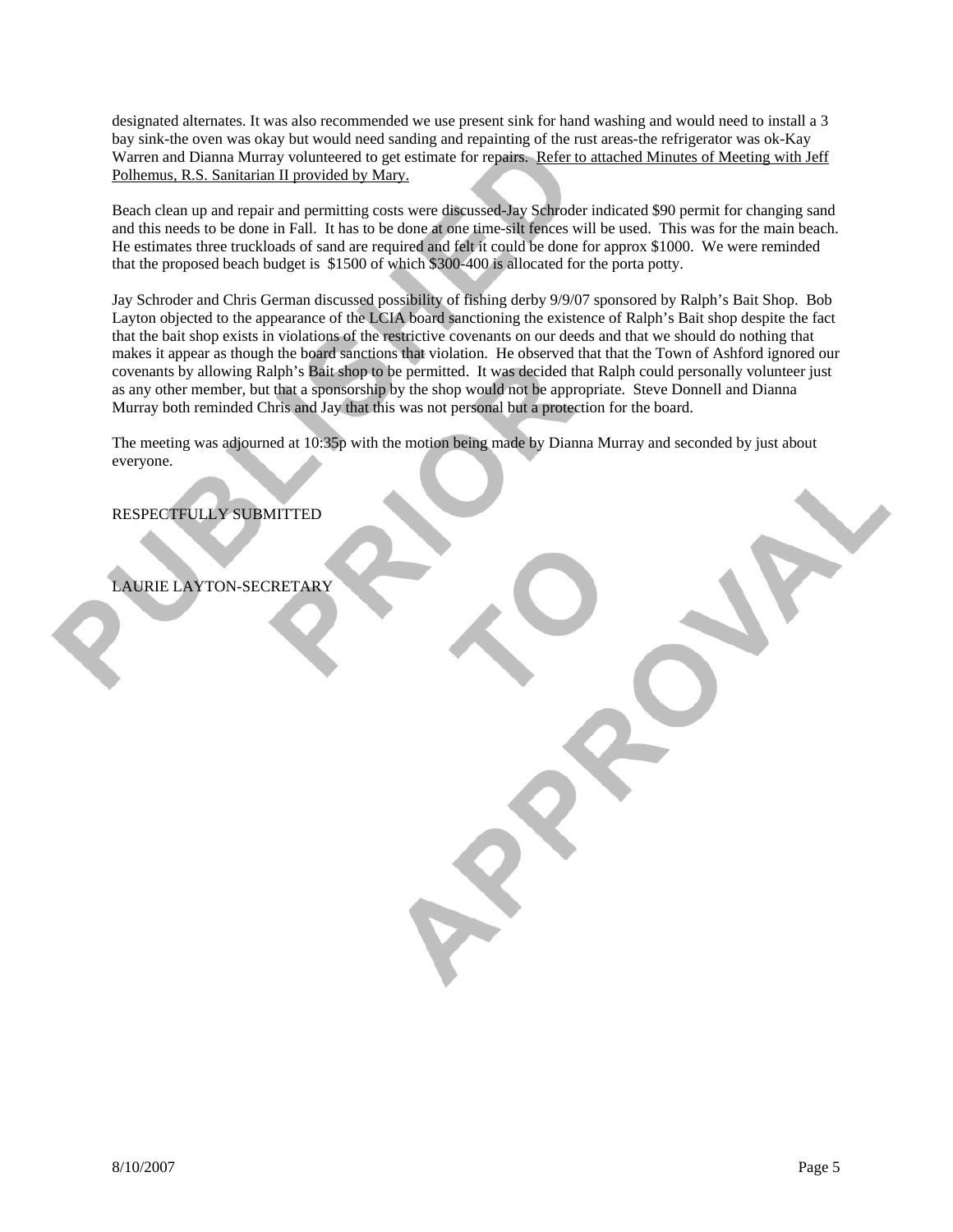## **Minutes of Meeting with** Jeff Polhemus, R.S. Sanitarian II

Meeting took place at Chaffee Hall on Thursday August 2 2007 at 5:p.m. Discuss ways to improve our kitchen facilities to get a Food License.

1. General - Train a QFO (Certified Quality Food Operator person) this insures that someone in the association has been certified to sell food in the kitchen. Also, if the qualified food operator is not present, then the QFO shall designate an alternate person who has complied with Section 19-13-B43 (s) (6) to be in charge at all times when the qualified QFO cannot be present. The QFO food operator is a full-time position. The OFO must ensure training of food preparation personnel.

2. We need a three bay sink. Sinks must be big enough to accommodate the largest pan being used.

3. We need a single sink used for hand washing only. No dishes or pots can be washed in this single sink.

4. We need a faucet long enough to accommodate the three bay sink.

5. Septic System (holding tank ) that we have presently can only accommodate 60 days out of a year of kitchen use. Example: Bingo once a week would occupy 52 days, Bazaar would be another function. Renting the hall is out of the question with this present holding system.

6. Refrigerator is ok for what we are using it for now. However, the seal must be fixed. 7. Stove is ok, however all rust must be removed and repainted with appliance spray paint. Clean and in good condition.

8. We also need a stainless steel table for food preparation.

9. Coffee can not be served until we get a food license. We can purchase coffee already made. Using no cream or milk. Cremora and sugar packets are o/k.

10. Bake goods do not need a license; however, Custard pies or anything that has to be refriegeration is not recommended.

11. Discussed Pot Luck Suppers. We do not need a license to have a Pot Luck supper. but nothing can be cooked in the kitchen. Every association member has to bring it that night.

12. Water Heater: Tank must be big enough and strong enough to get the water at least 110F or higher.

13. We can get two temporary food permits per year without a license. However, all food must be cook on the premises.

For example: I will get a temporary food permit for the coming bazaar this year. However, the Chili and Clam Stew will have to be made on the premises. Cost for the temporary permits are \$30.00

14. Cleaning Agent & Sanitizing Agent: Must be purchase for commercial use only. Clorox is not a good cleaning and sanitizing agent.

15. Counters must be replaced with durable and cleanable Formica tops. Tiles over the present sink needs to be grouted and cleaned.

16. All the above issues have to be met before any food can be sold at Bingo or any other function. At Bingo, package food such as chips, popcorn, and candy bars can be sold. Also baked goods. However, you would have to get every member to bake for the